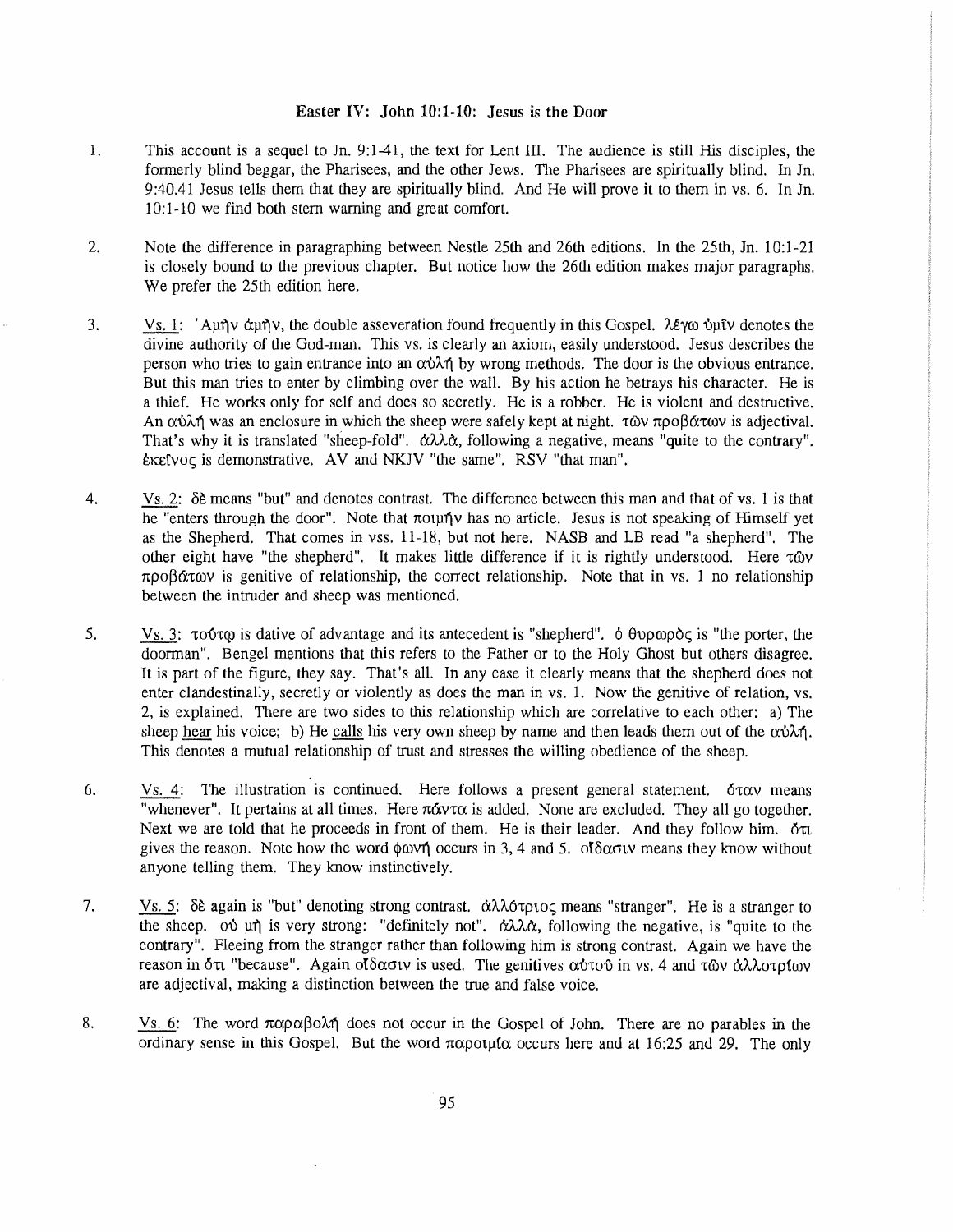other occurrence in NT is at II Pet. 2:22. Both  $\pi \alpha \beta \alpha \beta \alpha \lambda \eta$  and  $\pi \alpha \beta \alpha \mu \alpha$  are denoted by the Hebrew mashal. Both are figurative and teach a lesson. The former is usually a story with a point, a simile. The latter is not a story but an illustration with a point, a metaphor. Here AV, TEV, JB, and NEB translate "parable". LB, NKJV and AAT have "illustration". NIV and NASB "figure of speech". And RSV has "figure". Note that all avoid the word allegory, though commentators often refer to this as an allegory to distinguish it from a parable. The antecedent of  $\alpha \dot{\beta}$  rofic is Jesus' audience, described under #1 in these notes.  $\delta \xi$  is plainly "but". Exetyou is not demonstrative but simply a person pronoun. Jesus is speaking specifically to those who do not accept Him, as becomes clear in vs. 19. He is speaking to His enemies.  $\epsilon yw\omega\sigma\alpha y$  means "understand, comprehend". It denotes knowledge which is given. Note that it is different from forms of  $\partial \delta \alpha$  in vss. 4 and 5. They understood nothing. They reveal their blindness. At this point one would have expected Jesus to give up or to tell them off, but He does not. Jesus gave His enemies clear testimony.

- 9. Vs. 7:  $\dot{\text{ov}}$  "therefore", is view of their failure to understand.  $\pi \dot{\alpha} \lambda \dot{\alpha}$  He starts all over. He repeats the strong asseveration of vs. 1.  $\delta \pi$  is recitative, introducing direct discourse. Here is one of the grea<sup>t</sup>"I Am's" in this Gospel. In all cases subject and predicate are interchangeable and are totally exclusive: "I and none other am the door of the sheep." Here  $\tau\omega v \pi\rho\omega\beta\alpha\tau\omega v$  is objective genitive or genitive of advantage "for the sheep". No sheep enters the fold except through Christ.
- 10. Vs. 8: "All as many as have come before Me are thieves and robbers." Jesus is speaking only of the false prophets who appeared in the several centuries before His coming.  $\pi \rho \delta$  eugo can only be temporal. £iatv must mean "are". Thus AV, NKJV, RSV, TEV and NEB wrongly have "were".  $\alpha\lambda\lambda\alpha$  means "however", despite the greed, violence and selfishness of the false shepherds. Note the word order: "there did not listen to them the sheep." This denotes the true church of all believers both in the OT and NT. The Spirit of God stands by them so that they tum deaf ears to false shepherds.
- 11. Vs. 9: "I am the door." This time He does not add the word "sheep". This time He is speaking of both true shepherds and the sheep.  $\delta t'$  euro is placed prominently forward. It is only through Jesus. Now follows a future more vivid condition, open to all and drawing a logical conclusion.  $\tau_{\text{LC}}$ "anyone", it makes no difference who, including both sheep and Jesus' shepherds. σωθήσεται "he shall be saved". Thus AV, NASB, LB, RSV, AAT, NKJV, TEV and NIV. JB and NEB wrongly have "shall be safe", applying it to illustration, not to application. Lenski too errs here. This vs. is quoted in F.C., S.D., Art. XI, Election, Tappert, page 627: "Thus the entire holy Trinity, God the Father, Son, and Holy Spirit, directs all men to Christ as to the book of life in whom they are to seek the Father's eternal election. For the Father has decreed from eternity that whomever he would save he would save through Christ, as Christ himself says, 'No one comes to the Father but by me' (Jn. 14:6), and 'I am the door; if anyone enters by me, he will be saved' (Jn. 10:9)." It is no secret that Lenski espoused the intuitu fidei view of election. Cf. his exegesis of Rom. 8:29 where it comes out plainly. At any rate, here he departs from the explanation given in the reference in the *Formula of Concord*. But, on with the text: "he will go in and go out" only at the bidding of the Savior. This is Christian liberty, freedom from the guilt of sin, the power of death and the power of the devil. "And he will find pasture" reminds one of Ps. 23. He supplies all needs and wants. Kretzmann aptly remarks: "Three great blessings fall to the lot of those that accept Jesus as their Savior. They have deliverance from dangers, they have liberty, the glorious liberty of the children of God, and they have sustenance." And then he adds: "Here is an offering sustaining comfort which is without equal in all religions without Christ, of which no unbeliever can have the faintest conception."
- 12. Vs. 10: The thief is the false teacher. Jesus means the Jewish authorities who are standing before